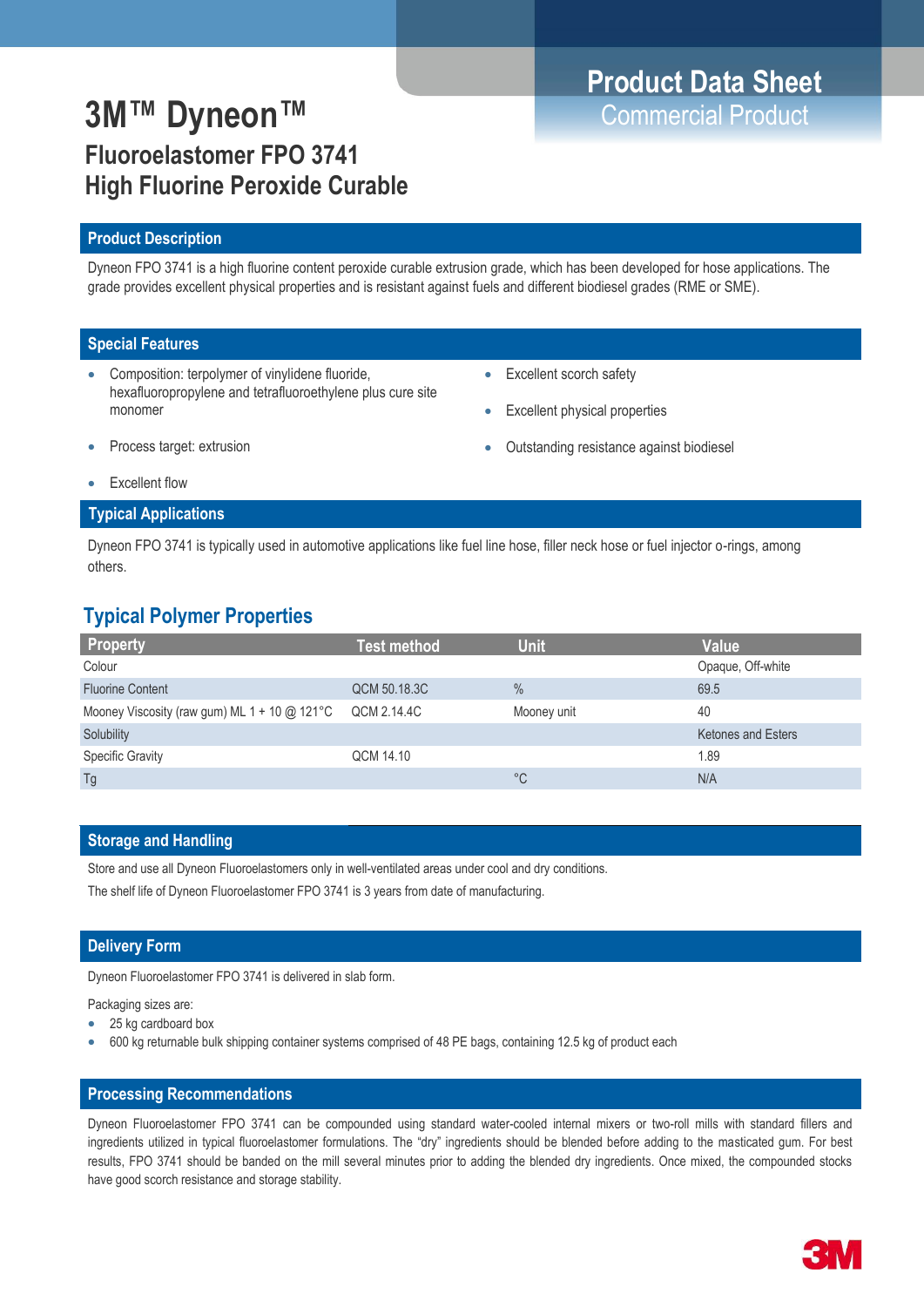### **3M™ Dyneon™**<br>
The Commercial Product **Fluoroelastomer FPO 3741 High Fluorine Peroxide Curable**

### **Typical Properties**

| Compound              | <b>Amount (in Parts/100)</b> |
|-----------------------|------------------------------|
| FPO 3741              | 100                          |
| Carbon Black MT N-990 | 30                           |
| TAIC (70 %)           | Д                            |
| Trigonox 101-50D      | $\Delta$                     |
|                       |                              |

### **Typical Rheological Properties**

**Alpha Technologies Moving Die Rheometer (MDR 2000), 100 cpm, 0.5° Arc, (QCM 2.19.1) Test Condition, 12' @ 177°C** 

| <b>Unit</b>    | <b>Value</b> |
|----------------|--------------|
| dNm            | 1.2          |
| dNm            | 20.8         |
| <b>Minutes</b> | 0.4          |
| <b>Minutes</b> | 0.6          |
| <b>Minutes</b> | 1.3          |
|                |              |

### **Typical Physical Properties**

| Press Cured 10°' @ 177 °C<br>Post Cured 2 hours @ 180 °C  |             |              |  |  |
|-----------------------------------------------------------|-------------|--------------|--|--|
| <b>Property</b>                                           | <b>Unit</b> | <b>Value</b> |  |  |
|                                                           |             |              |  |  |
| Physical Properties DIN 53504 (S2 DIE)                    |             |              |  |  |
| 100 % Modulus                                             | <b>MPa</b>  | 6.3          |  |  |
| Tensile                                                   | MPa         | 22.3         |  |  |
| Elongation at break                                       | $\%$        | 206          |  |  |
| Hardness (ASTM D2240)                                     | Shora A     | 78           |  |  |
|                                                           |             |              |  |  |
| <b>Compression Set on buttons ASTM D395 method B</b>      |             |              |  |  |
| 70 hours @ 200 °C                                         | $\%$        | 32           |  |  |
|                                                           |             |              |  |  |
| Compression Set on 2 mm disks; 50% deformation VDA 675218 |             |              |  |  |
| 22 hours @ 150 °C                                         | $\%$        | 65           |  |  |
|                                                           |             |              |  |  |
| <b>Lower Temperature Property</b>                         |             |              |  |  |
| TR10 (ASTM D1329)                                         | $^{\circ}C$ | $-6$         |  |  |